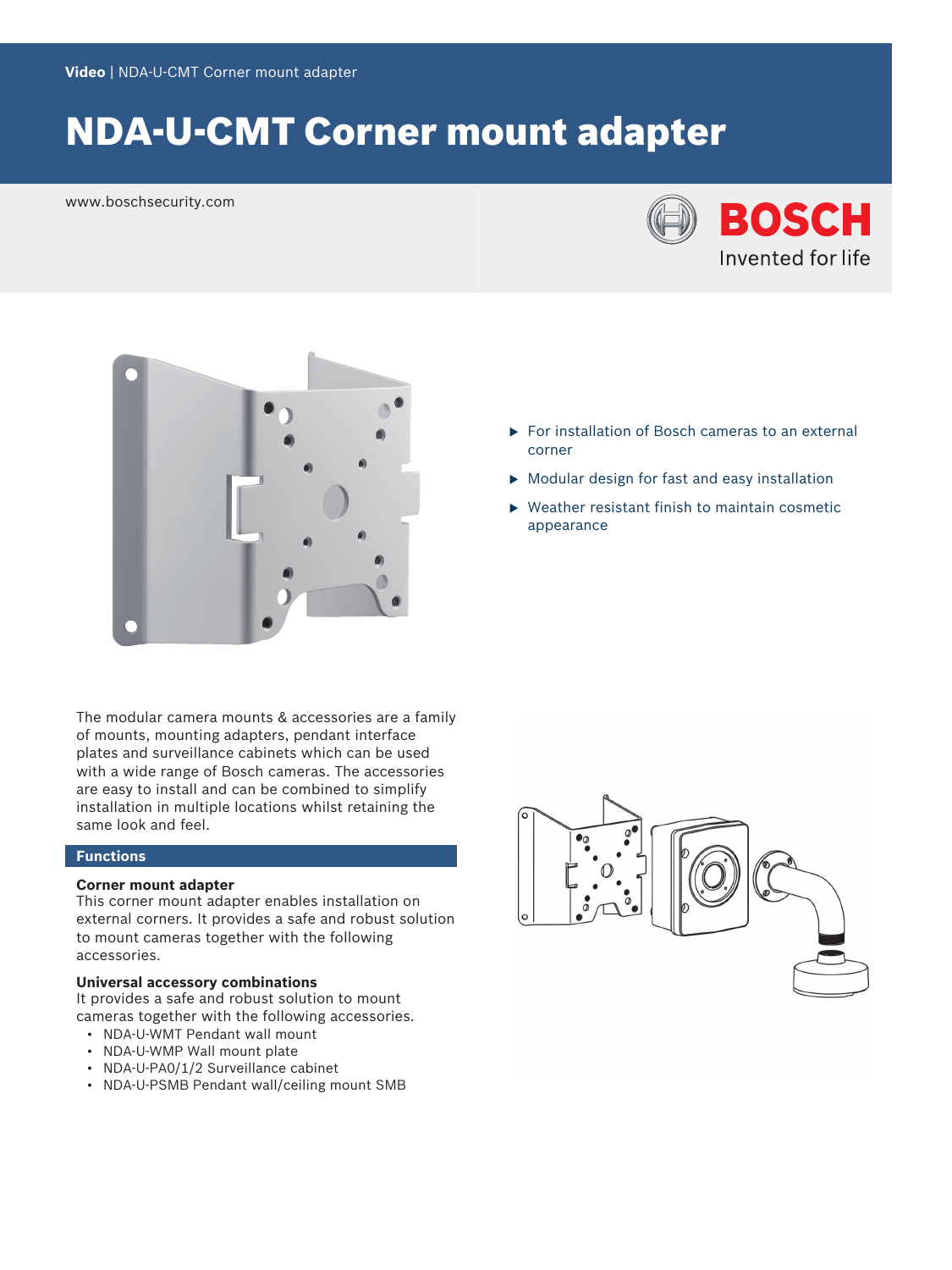#### **2** | NDA-U-CMT Corner mount adapter

| <b>Certifications and approvals</b> |               |  |
|-------------------------------------|---------------|--|
| <b>Environmental</b>                |               |  |
| Salt mist                           | IEC60068-2-52 |  |
| Impact                              | IK10          |  |
| <b>Parts included</b>               |               |  |

| Quantity | <b>Component</b>                  |
|----------|-----------------------------------|
| 1        | Corner mount                      |
| 4        | M6 x 20 mm Hex screw              |
| 4        | M6 spring washer                  |
| 4        | M6 washer                         |
| 4        | 3/8 inch-16 x 1.75 inch Hex screw |
| 4        | 3/8 inch spring washer            |
| 1        | <b>Quick Installation Guide</b>   |

#### **Technical specifications**

#### **Mechanical**

| Dimensions (W x H x<br>D) | 219 x 236 x 148 mm<br>$(8.6 \times 9.3 \times 5.8 \text{ in})$ |
|---------------------------|----------------------------------------------------------------|
| Weight                    | $1192$ g (2.63 lb)                                             |
| <b>Standard Color</b>     | <b>White (RAL 9003)</b>                                        |
| Construction<br>Material  | Aluminum alloy                                                 |



Aluminum alloy *NDA-U-CMT Corner mount adapter Dimensions in mm (inch)*

#### **Ordering information**

**NDA-U-CMT Corner mount adapter** Universal corner mount, white Order number **NDA-U-CMT**

#### **Accessories**

#### **NDA-U-PA0 Surveillance cabinet 24VAC**

Surveillance cabinet, 24 VAC input, 24 VAC output, IP66

Order number **NDA-U-PA0**

#### **NDA-U-PA1 Surveillance cabinet 120VAC**

Surveillance cabinet, 120 VAC input, 24 VAC output, IP66

Order number **NDA-U-PA1**

### **NDA-U-PA2 Surveillance cabinet 230VAC**

Surveillance cabinet, 230 VAC input, 24 VAC output, IP66

Order number **NDA-U-PA2**

**NDA-U-PSMB Pendant wall/ceiling mount SMB** Surface mount box (SMB) for wall mount or pipe mount.

Order number **NDA-U-PSMB**